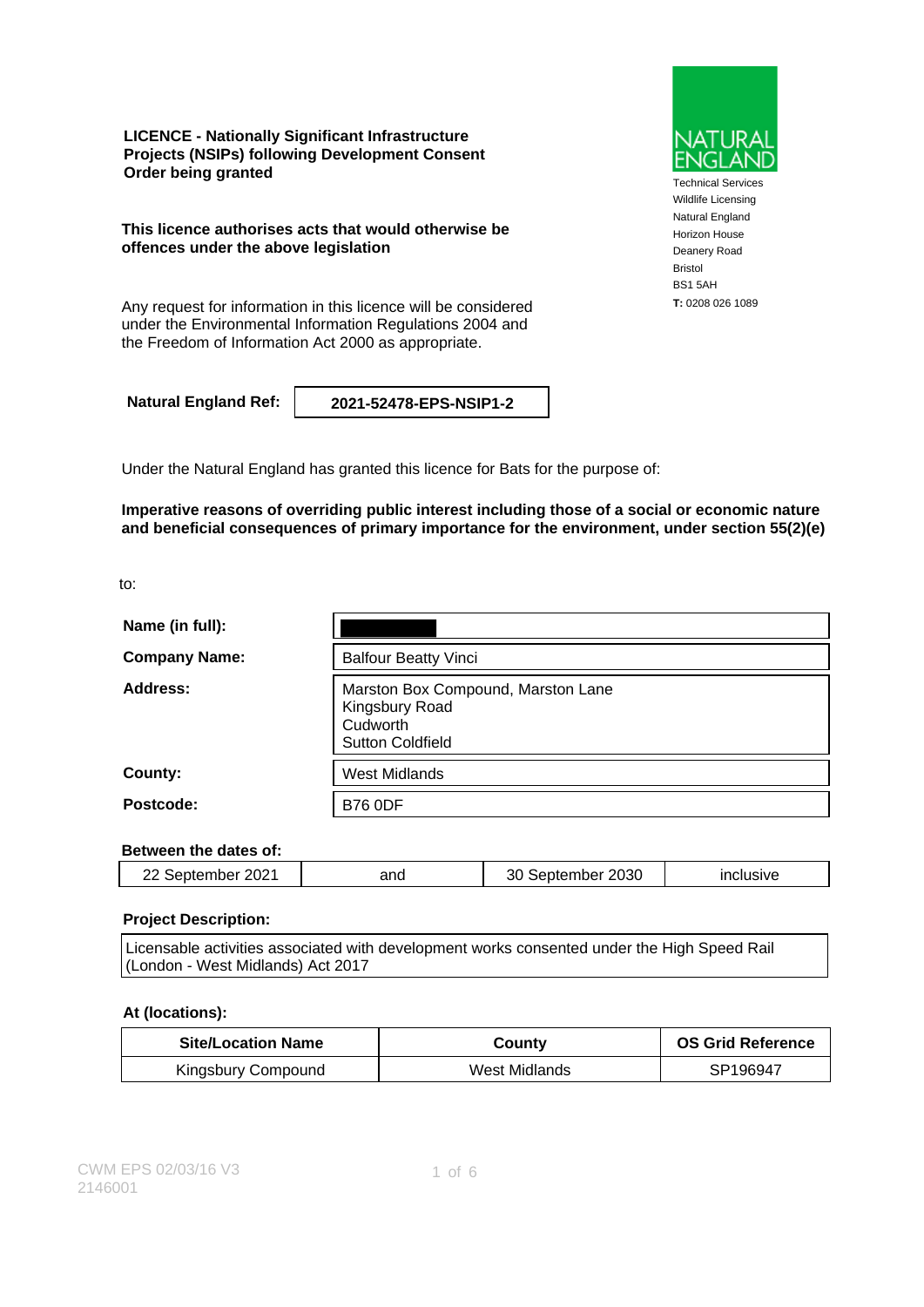### **For the following Species; activities and methods:**

| <b>Species Common Name</b><br>(Taxonomic Name)    | <b>Activity</b>                                                                   | <b>Method</b>                                                                                                                                        |
|---------------------------------------------------|-----------------------------------------------------------------------------------|------------------------------------------------------------------------------------------------------------------------------------------------------|
| Brown long-eared<br>(Plecotus auritus)            | Capture; Damage resting<br>place; Destroy resting<br>place; Disturb; Transport    | By endoscope; By hand; Destructive<br>search by soft demolition; Disturbance by<br>noise or vibration; Mechanical demolition;<br>Permanent exclusion |
| Common pipistrelle<br>(Pipistrellus pipistrellus) | Capture; Damage<br>breeding site; Destroy<br>resting place; Disturb;<br>Transport | By endoscope; By hand; Destructive<br>search by soft demolition; Disturbance by<br>noise or vibration; Mechanical demolition;<br>Permanent exclusion |
| Soprano pipistrelle<br>(Pipistrellus pygmaeus)    | Capture; Damage<br>breeding site; Disturb;<br>Transport                           | By endoscope; By hand; Destructive<br>search by soft demolition; Disturbance by<br>noise or vibration; Mechanical demolition;<br>Permanent exclusion |
| Natterer's<br>(Myotis nattereri)                  | Capture; Damage resting<br>place; Destroy resting<br>place; Disturb; Transport    | By endoscope; By hand; Destructive<br>search by soft demolition; Disturbance by<br>noise or vibration; Mechanical demolition;<br>Permanent exclusion |

# **For the following licensable activities and maximum numbers:**

| <b>Licensable Activity</b> | <b>Permitted Species</b><br><b>Common Name</b> | <b>Maximum Number</b>                   |
|----------------------------|------------------------------------------------|-----------------------------------------|
| Capture                    | Brown long-eared                               | 10                                      |
|                            | Common pipistrelle                             | 20                                      |
|                            | Natterer's                                     | 5                                       |
|                            | Soprano pipistrelle                            | 20                                      |
| Damage breeding site       | Common pipistrelle                             | See Additional Condition for<br>details |
|                            | Soprano pipistrelle                            | See Additional Condition for<br>details |
| Damage resting place       | Brown long-eared                               | See Additional Condition for<br>details |
|                            | Natterer's                                     | See Additional Condition for<br>details |
| Destroy resting place      | Brown long-eared                               | See Additional Condition for<br>details |
|                            | Common pipistrelle                             | See Additional Condition for<br>details |
|                            | Natterer's                                     | See Additional Condition for<br>details |
| <b>Disturb</b>             | Brown long-eared                               | Not Specified                           |
|                            | Common pipistrelle                             | Not Specified                           |
|                            | Natterer's                                     | Not Specified                           |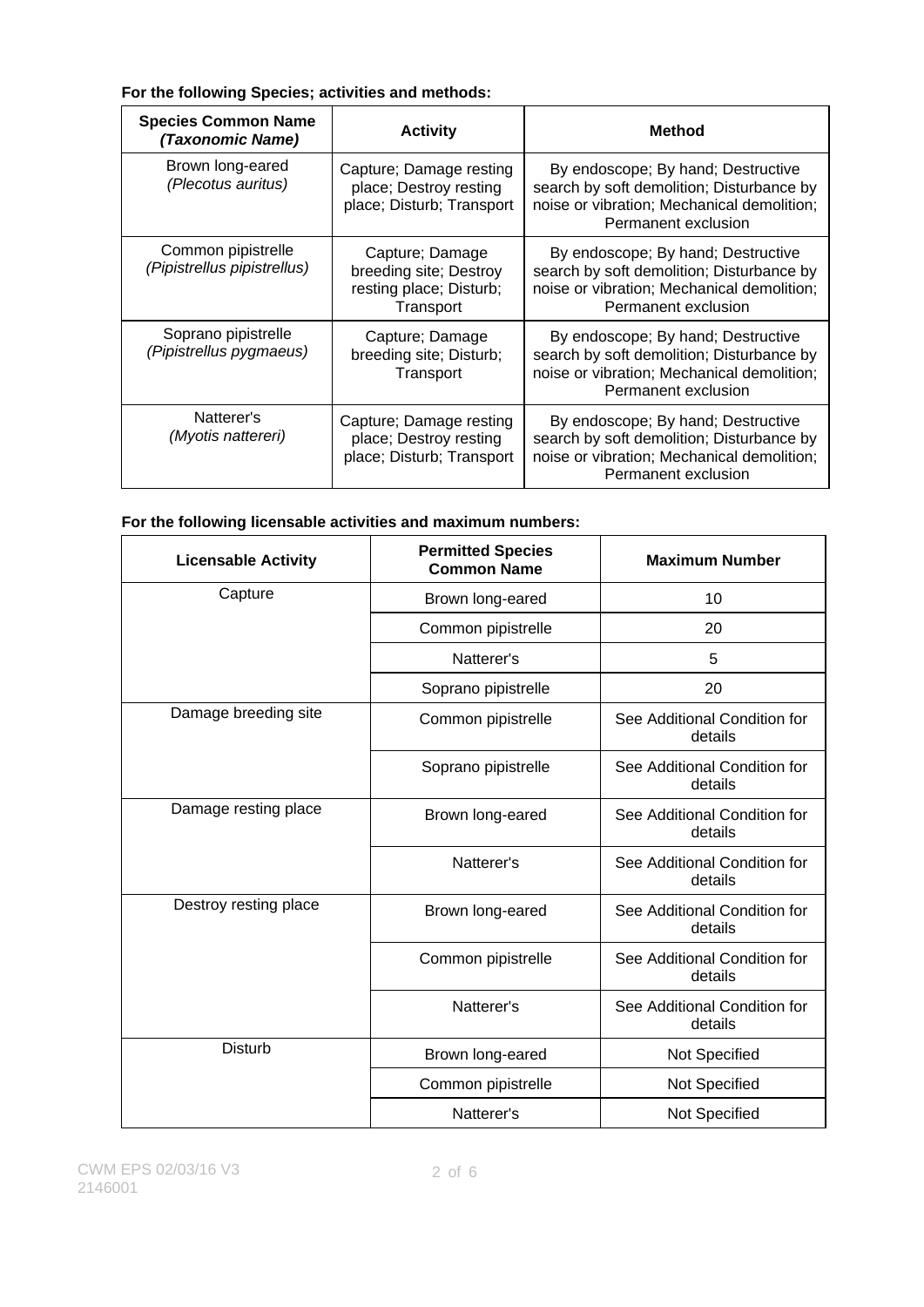| <b>Licensable Activity</b> | <b>Permitted Species</b><br><b>Common Name</b> | <b>Maximum Number</b> |
|----------------------------|------------------------------------------------|-----------------------|
| <b>Disturb</b>             | Soprano pipistrelle                            | Not Specified         |
| Transport                  | Brown long-eared                               | 10                    |
|                            | Common pipistrelle                             | 20                    |
|                            | Natterer's                                     | 5                     |
|                            | Soprano pipistrelle                            | 20                    |

## **PLEASE NOTE**

The maximum number(s) stated in the above table refers to the maximum number of individuals of the stated species that can be captured or transported under the terms of this licence and the maximum number/s of resting places or breeding sites that can be damaged or destroyed under this licence (if applicable). Maximum numbers cannot be specified and do not apply to disturbance activities. Where applicable, please also refer to the special conditions outlined in your licence Annex for further details on how this/these maximum number(s) applies/apply to the activities permitted under your licence.

**This licence is granted subject to the licensee, including servants and named agents, adhering to the conditions and notes specified below and to the activities agreed in the Method Statement, or Annex and Work Schedule, between the licensee and Natural England. The Method Statement, or Annex, for the mitigation scheme is appended to this licence. The following person is authorised to act on behalf of the licensee:**

| <b>Consultant Name:</b> |                                                                  |       |                   |
|-------------------------|------------------------------------------------------------------|-------|-------------------|
|                         | <b>Eleven Brindley Place</b><br>2 Brunswick Square<br>Birmingham |       |                   |
| County:                 | <b>West Midlands</b>                                             |       |                   |
| Postcode:               | <b>B1 2LP</b>                                                    |       |                   |
|                         |                                                                  |       |                   |
| Signature:              |                                                                  | Date: | 22 September 2021 |

(for and on behalf of Natural England)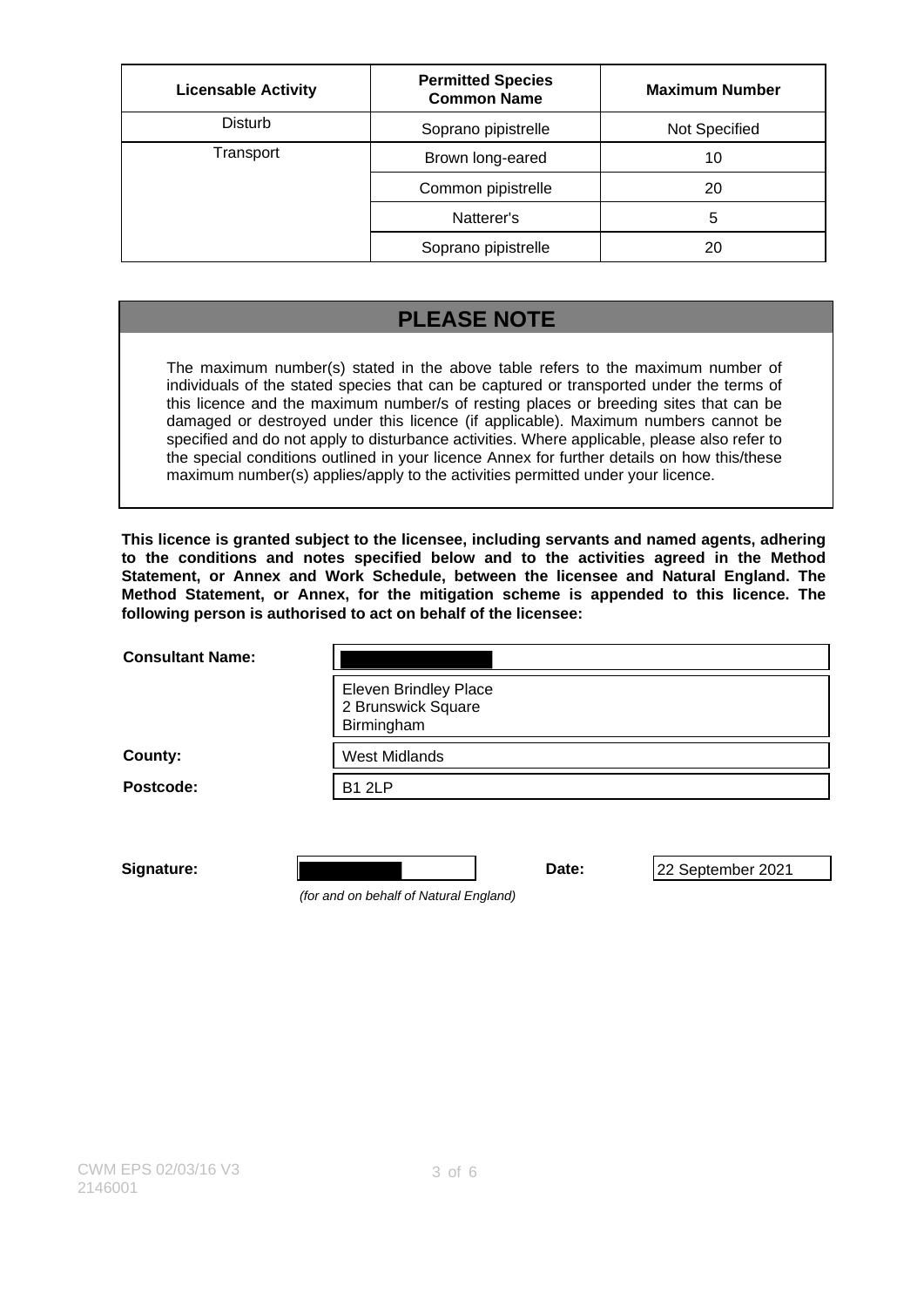# **WARNING**

- **This licence authorises acts that would otherwise be offences under the . Any departure from the conditions relating to this licence may be an offence under that legislation;**
- **This licence conveys no authority for actions prohibited by any other legislation;**
- **This licence can be modified or revoked at any time by Natural England, but this will not be done unless there are good reasons for doing so. The licence is likely to be revoked immediately if it is discovered that false information had been provided which resulted in the issue of the licence.**
- **Bodies corporate and their directors/secretaries are liable for offences under the .**

## **LICENCE CONDITIONS**

- 1. The licensee is responsible for ensuring that operations comply with all terms and conditions of the licence.
- 2. While engaged in the activities to which this licence applies the licensee shall make a copy of the licence (including any Annex and Work Schedule if applicable) available for inspection on each site where the activities are taking place and shall produce it on demand to any constable or an officer of Natural England.
- 3. No agent of the licensee shall carry out any of the activities to which this licence (including any Annex and Work Schedule if applicable) applies unless authorised in writing by the licensee, appointing them the licensee's agent. The agent shall make a copy of the authorisation available for and shall produce it on demand to any constable or officer of Natural England.
- 4. The licensee must submit a written report of actions taken under the licence (including any Annex and Work Schedule if applicable), even if no action is taken, and send it to the Natural England officer at the address shown at the top of the report form, to arrive not later than 14 days (two weeks) after the expiry of the licence. Failure to make reports may result in the licence being revoked and/or the refusal to grant subsequent licences. Please note some licences may have additional reporting requirements specified in an attached Annex.
- 5. It is a condition of the licence (including any Annex and Work Schedule if applicable) that any post development monitoring data (e.g. survey data and habitat assessment) including nil returns are submitted to Natural England to arrive no later than 14 days (two weeks) after the expiry of the licence or as specified in any Annex. Post development survey data (except nil returns) must also be sent to the relevant Local Biological Records centre within this time period.
- 6. A person authorised by the licensee shall provide him/her with such information as is within his/ her knowledge and is necessary for the report, which the licensee is required to make to Natural England.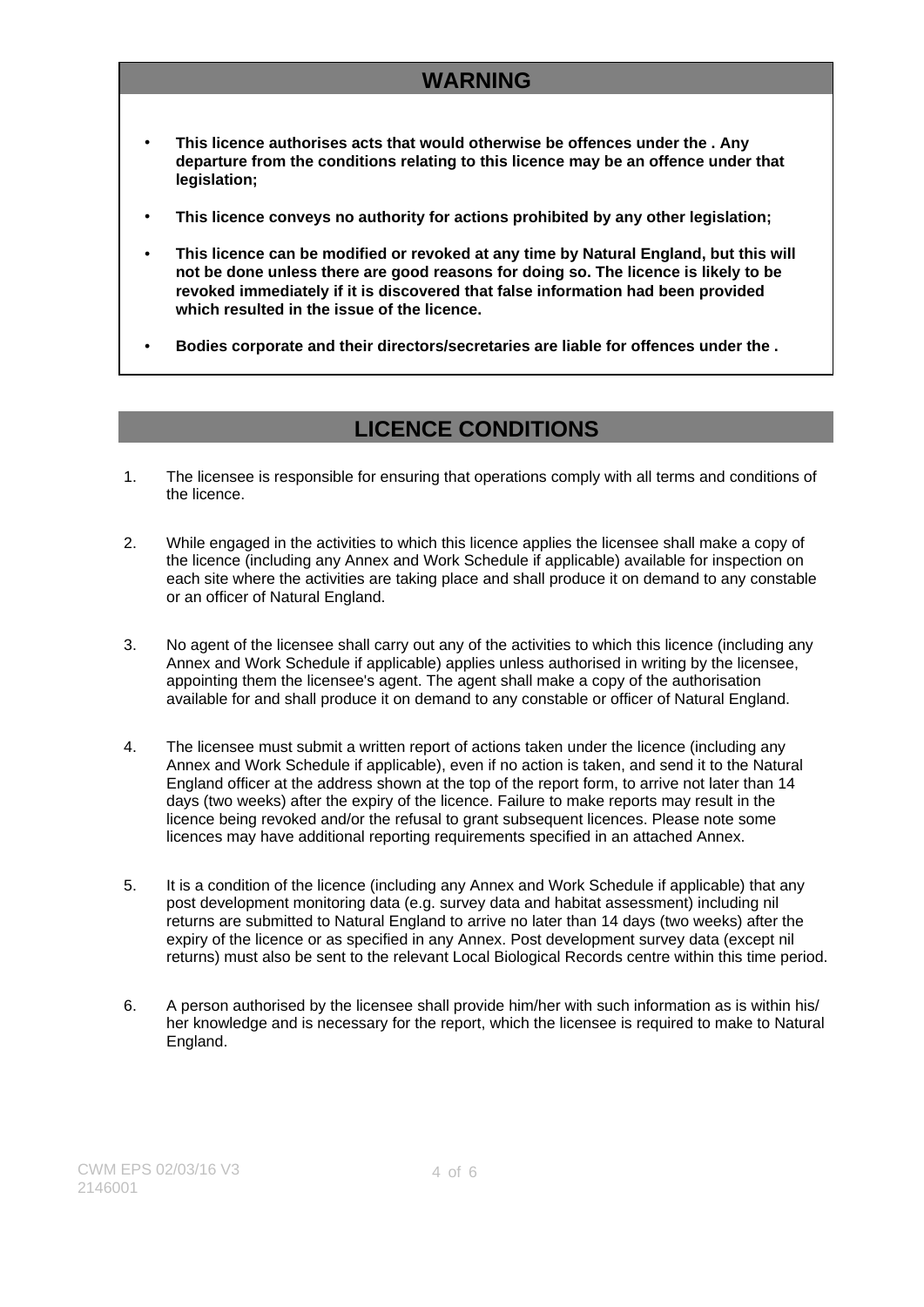## **LICENCE CONDITIONS**

- 7. The licensee shall permit an officer of Natural England, accompanied by such persons as he/ she considers necessary for the purpose, on production of his/her identification on demand, reasonable access to the site for monitoring purposes and to be present during any operations carried out under the authority of this licence for the purpose of ascertaining whether the conditions of this licence are being, or have been, complied with. The licensee shall give all reasonable assistance to an officer of Natural England and any persons accompanying him/her.
- 8. The licensee, including servants and named agents, must adhere to the activities; the licensable methods; the numbers per species (if relevant) and the timescales agreed between the Licensee and Natural England in the Method Statement or, if applicable, in the Annex and Work Schedule attached to the licence.
- 9. All activities authorised by this licence, and all equipment used in connection herewith shall be carried out, constructed and maintained (as the case may be) so as to avoid cruelty, unnecessary injury or distress to any species covered by this licence.
- 10. Methods used in connection with the execution of this licence must comply with the relevant published mitigation guidelines, unless otherwise agreed with Natural England.
- 11. Good practice and reasonable avoidance measures must be followed at all times.
- 12. All records are to be made available for inspection at any reasonable time by Natural England.
- 13. The licensee and named ecologist are responsible for all activities of the persons they have appointed in connection with this licence.
- 14. It is a condition of this licence that you must have obtained prior consent from all landowners and/or occupiers before commencing any activities that are authorised by this licence.

#### Additional Condition(s):

AC01 Special conditions apply to this mitigation licence that are in addition to the standard licence conditions listed above. These are detailed within the attached Annex and all persons acting under this licence must ensure that operations comply with all these terms and conditions (including any Annex and Work Schedule if applicable).

## **NOTES**

- 1. Under Regulation 60(1) of the Conservation of Habitats and Species Regulations 2017 (as amended), it is an offence to contravene or fail to comply with a licence condition. This includes all persons authorised to act under this licence.
- 2. Natural England advises that where any individual is likely to come into contact with a bat in the operation of this licence, they should ensure that they wear suitable clothing and gloves and have been vaccinated against European Bat Lyssavirus (EBL).